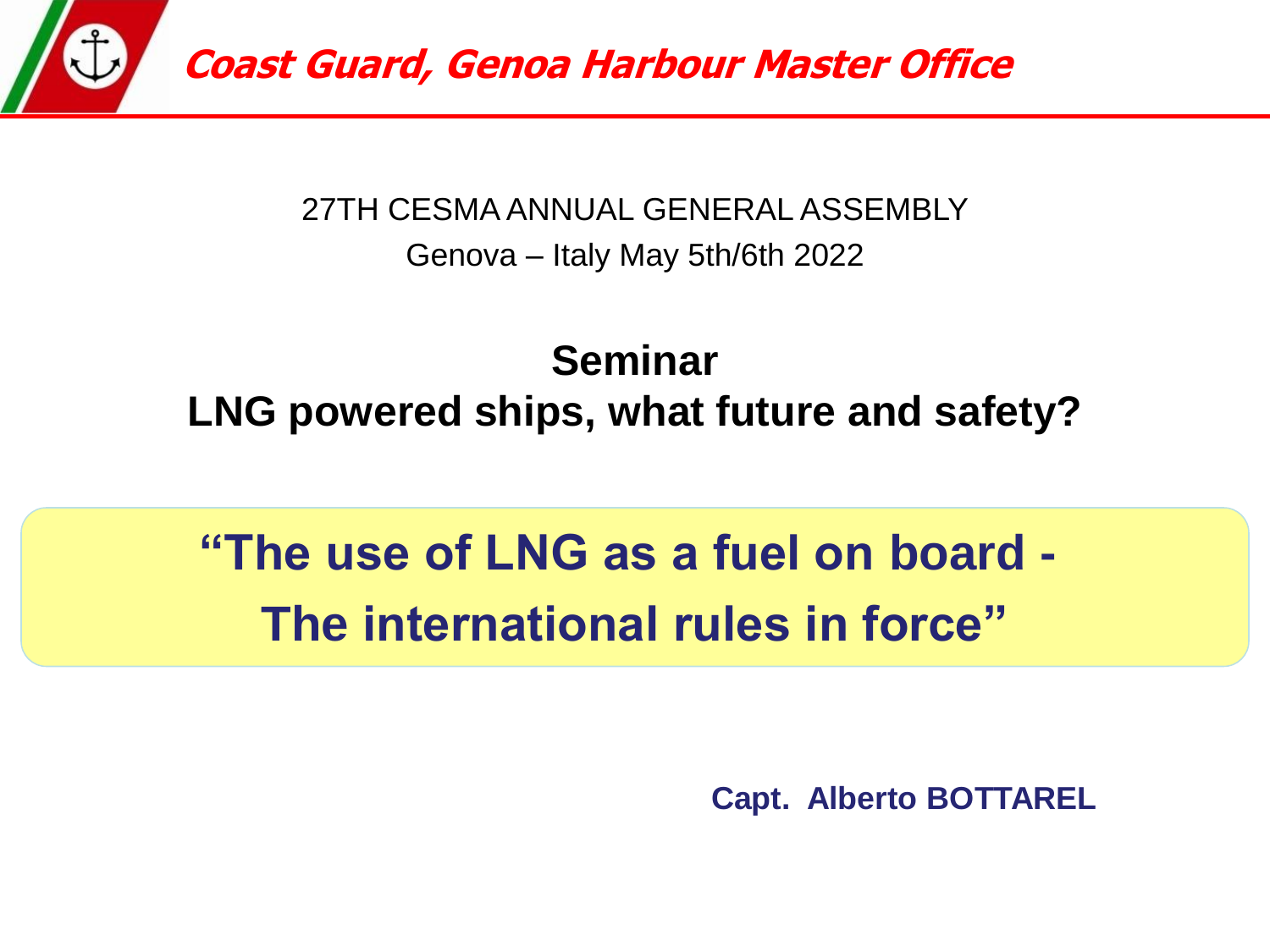

### **Table of contents**

- The international rules in force for the use of LNG as a fuel  $\bullet$ on board, with reference to SOLAS Convention and STCW Convention;
- Special training requirements for personnel on ships  $\bullet$ subject to the IGF Code;
- Prevention of air pollution from ships.  $\bullet$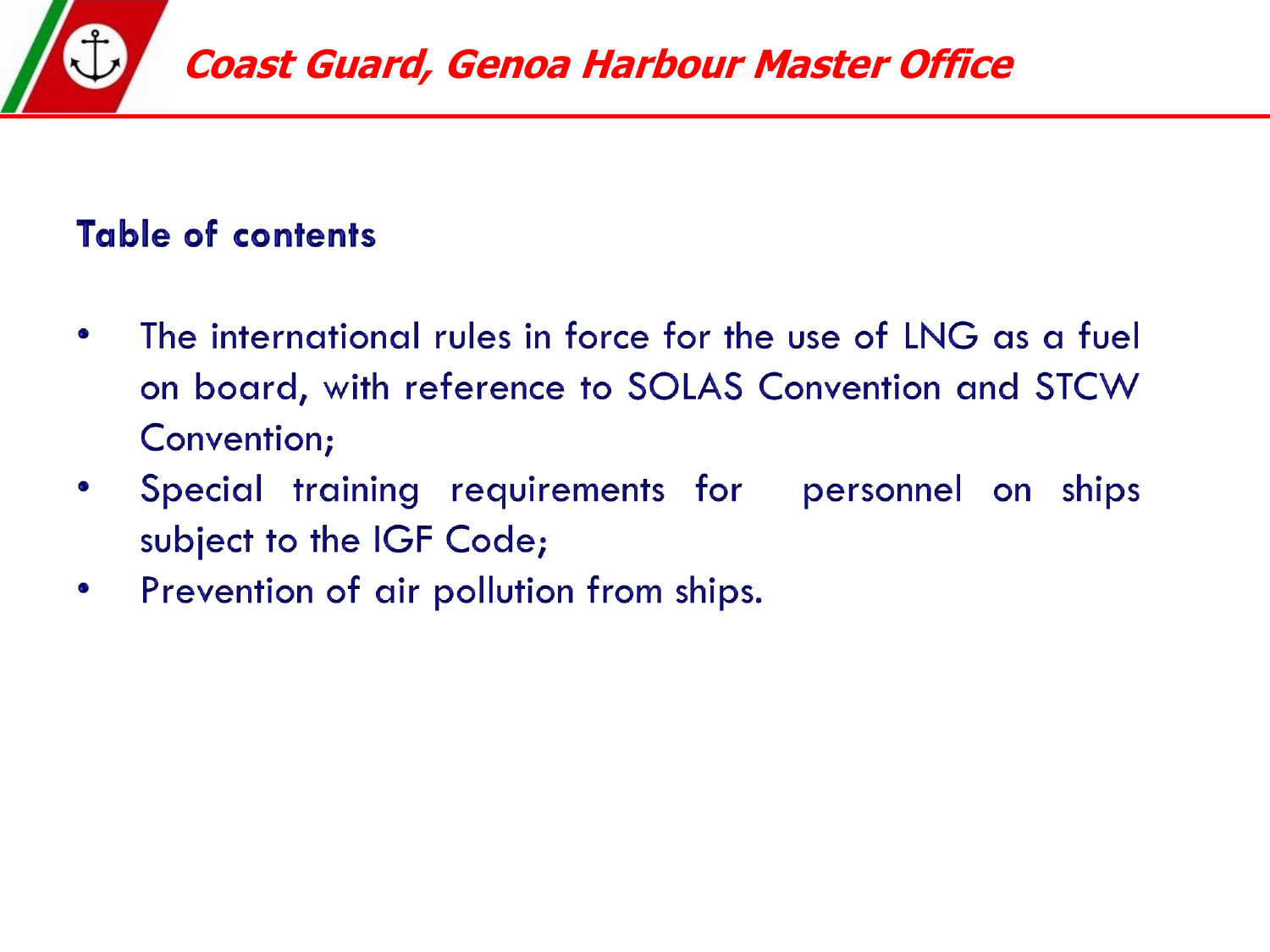

## **MARITIME SAFETY COMMITTEE 95th session** *19 June 2015*

**- RESOLUTION MSC.391(95):** Adoption of the **International Code of safety for ships using gases or other low-flashpoint fuels** (**IGF CODE**);

**- RESOLUTION MSC.392(95):** Amendments to the **International Convention for the safety of life at sea, 1974**, as amended (**SOLAS Convention**);

**- RESOLUTION MSC.396(95):** Amendments to the **International Convention on standards of training, certification and watchkeeping for seafarers** (**STCW convention** ), **1978**, as amended;

**- RESOLUTION MSC.397(95):** Amendments to **Part A of the seafarers' training, certification and watchkeeping Code** (**STCW Code**)**;**



*In force since 1 January 2017*

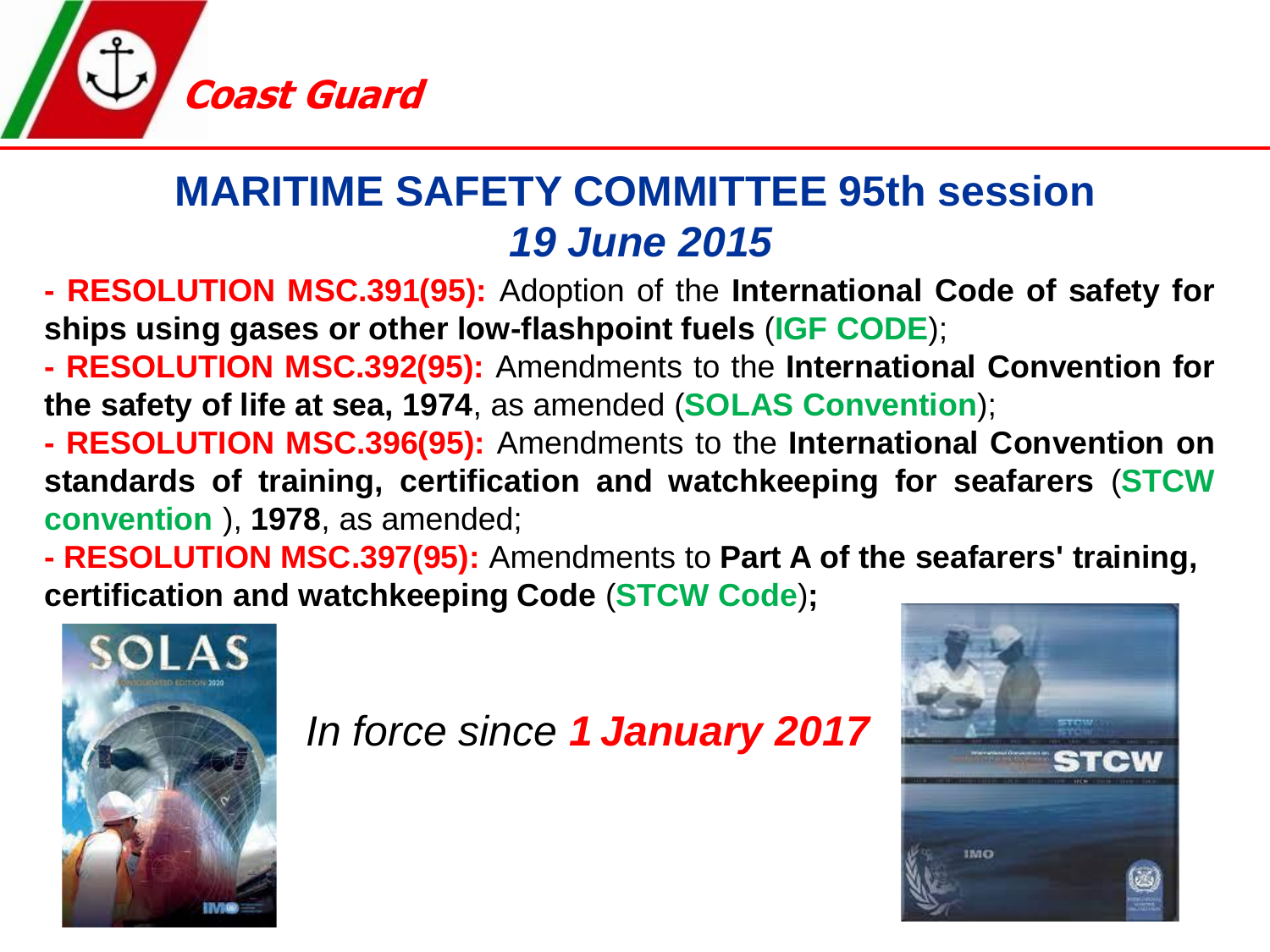

### *SOLAS - CHAPTER II-2 PART B - PREVENTION OF FIRE AND EXPLOSION Regulation 4 – Probability of ignition*

### **2.1** *Limitations in the use of oils as fuel*

The following limitations shall apply to the use of oil as fuel:

•**.1** except as otherwise permitted by this paragraph, **no oil fuel with a flashpoint of less than 60ºC shall be used**;

•**.2 in emergency generators** oil fuel with a flashpoint of **not less than 43ºC** may be used;

•**.3** the use of oil fuel having a flashpoint of less than 60ºC but **not less than 43ºC may be permitted** subject to the following: ……eg. fuel oil tanks shall be located outside of machinery spaces of category A; ….*omitted*…

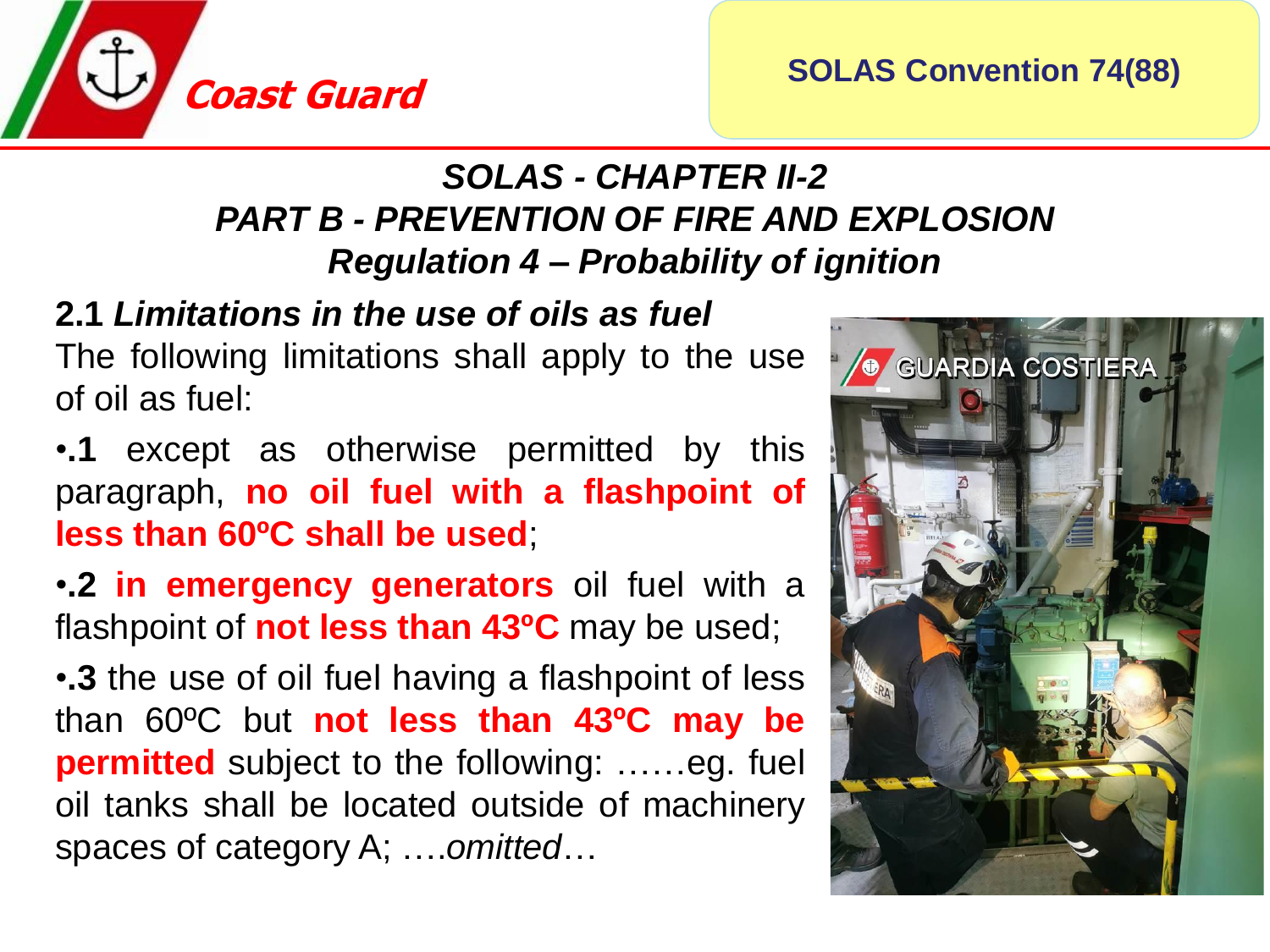

**SOLAS Convention 74(88)**

### *EXCEPTION*

#### *SOLAS - CHAPTER VII - PART C*

### **CONSTRUCTION AND EQUIPMENT OF SHIPS CARRYING LIQUEFIED GASES IN BULK**

### **Regulation 13 – Requirements for gas carriers**

**1** A gas carrier **shall comply with** the requirements of **the International Gas Carrier Code** and shall be surveyed and certified as provided for in that Code.

**IGC Code CHAPTER 16 USE OF CARGO AS FUEL** *…omissis…*

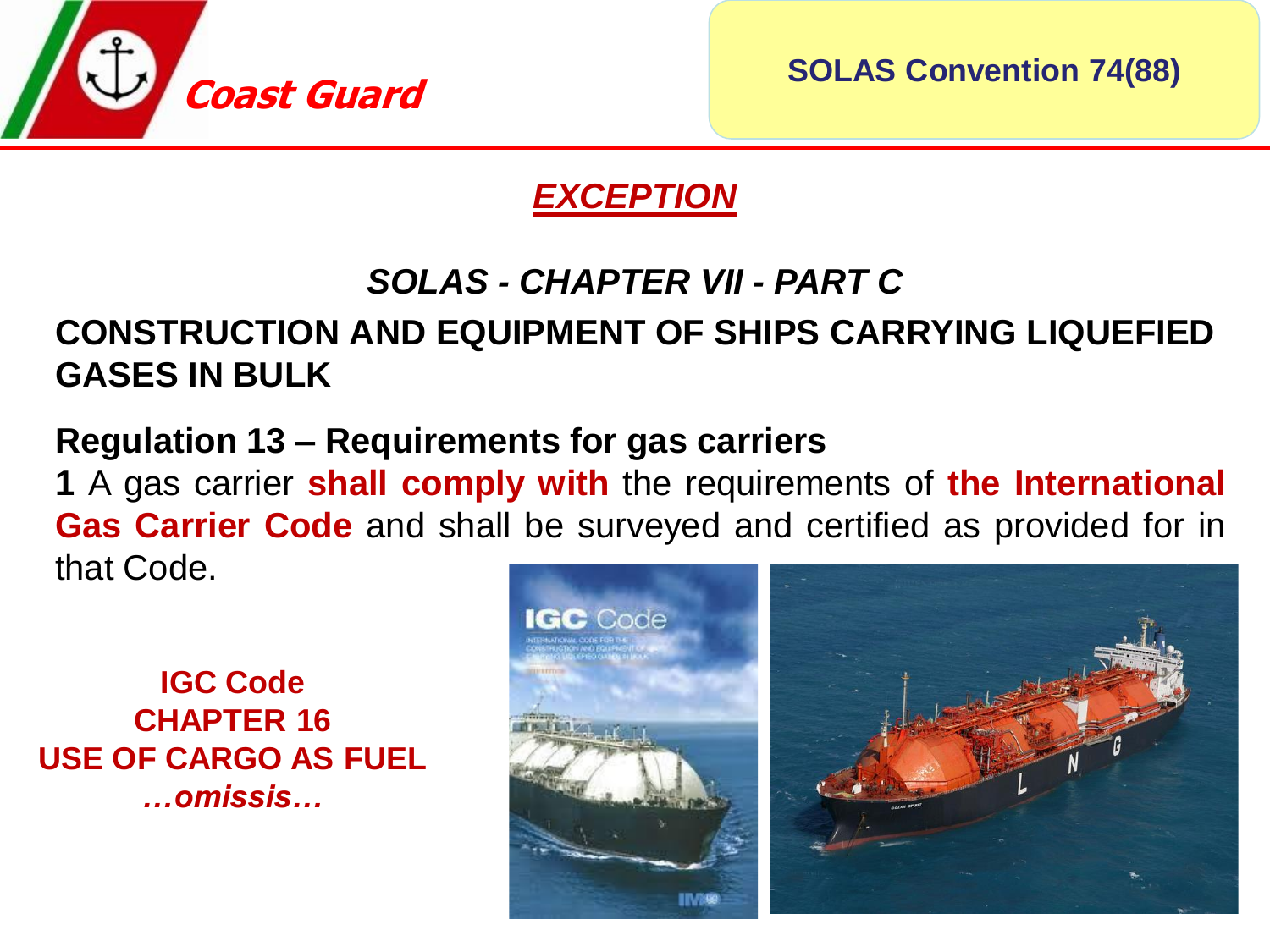

**SOLAS Convention 74(88)**

# **SOLAS Convention**

**International certificates attesting the compliance of ships with the rules on the use of gas (LNG) as a fuel**



*« the ship complied with part G of chapter II-1 of the Convention using LNG Fuel»*

RR.OO. : RINA – ABS – DNV – BV – LLOYD REGISTER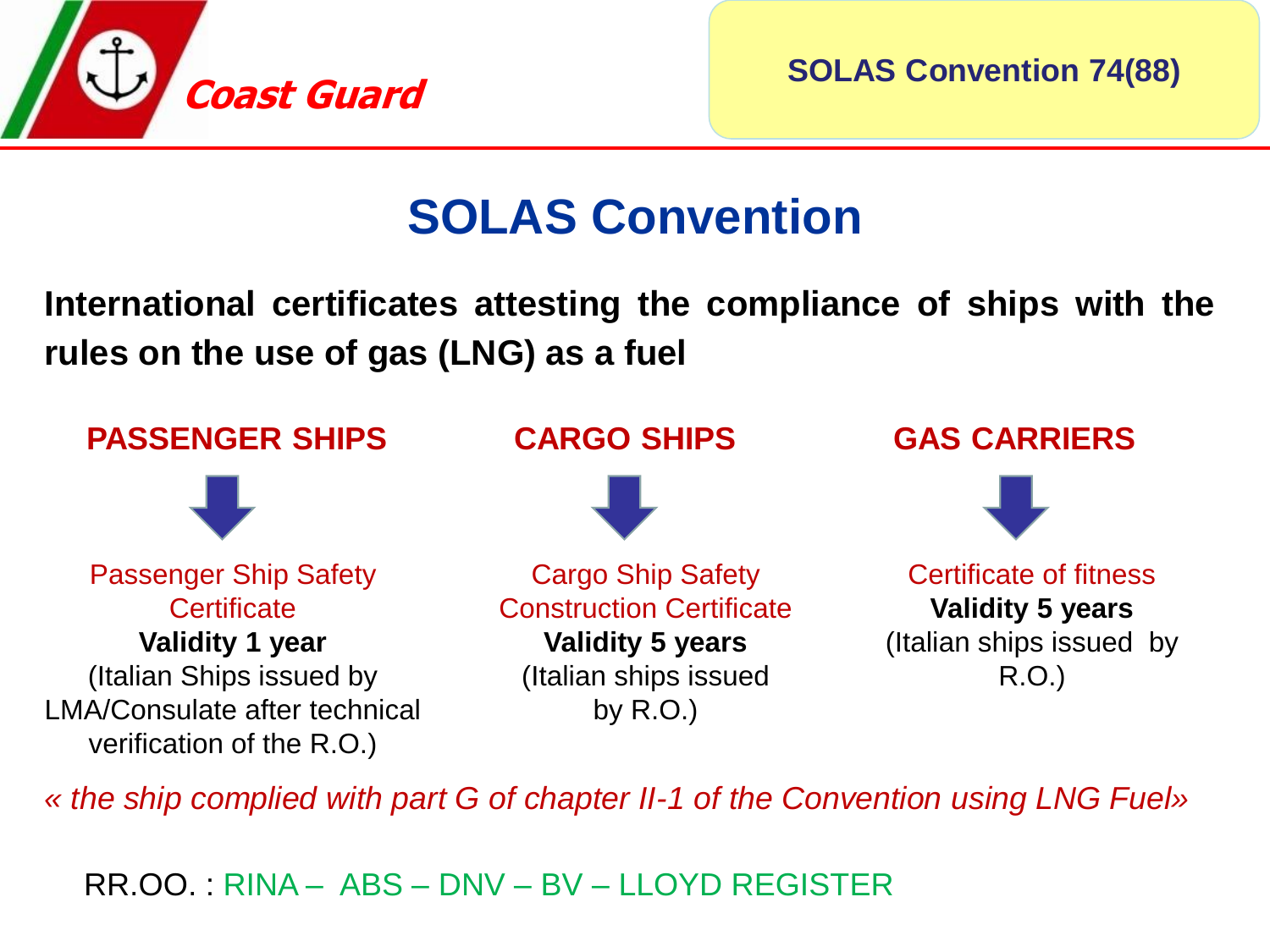

**Basic training** 

## **STCW Convention**

## **Annex to STCW Convention**

*New regulation V/3 is added after existing regulation V/2* **STCW Code**

*New section A-V/3 is added after existing section A-V/2*

**«Mandatory minimum requirements for the training and qualifications of masters, officers, ratings and other personnel on ships subject to the IGF Code»**

anced training<br>FAMILIARIZATION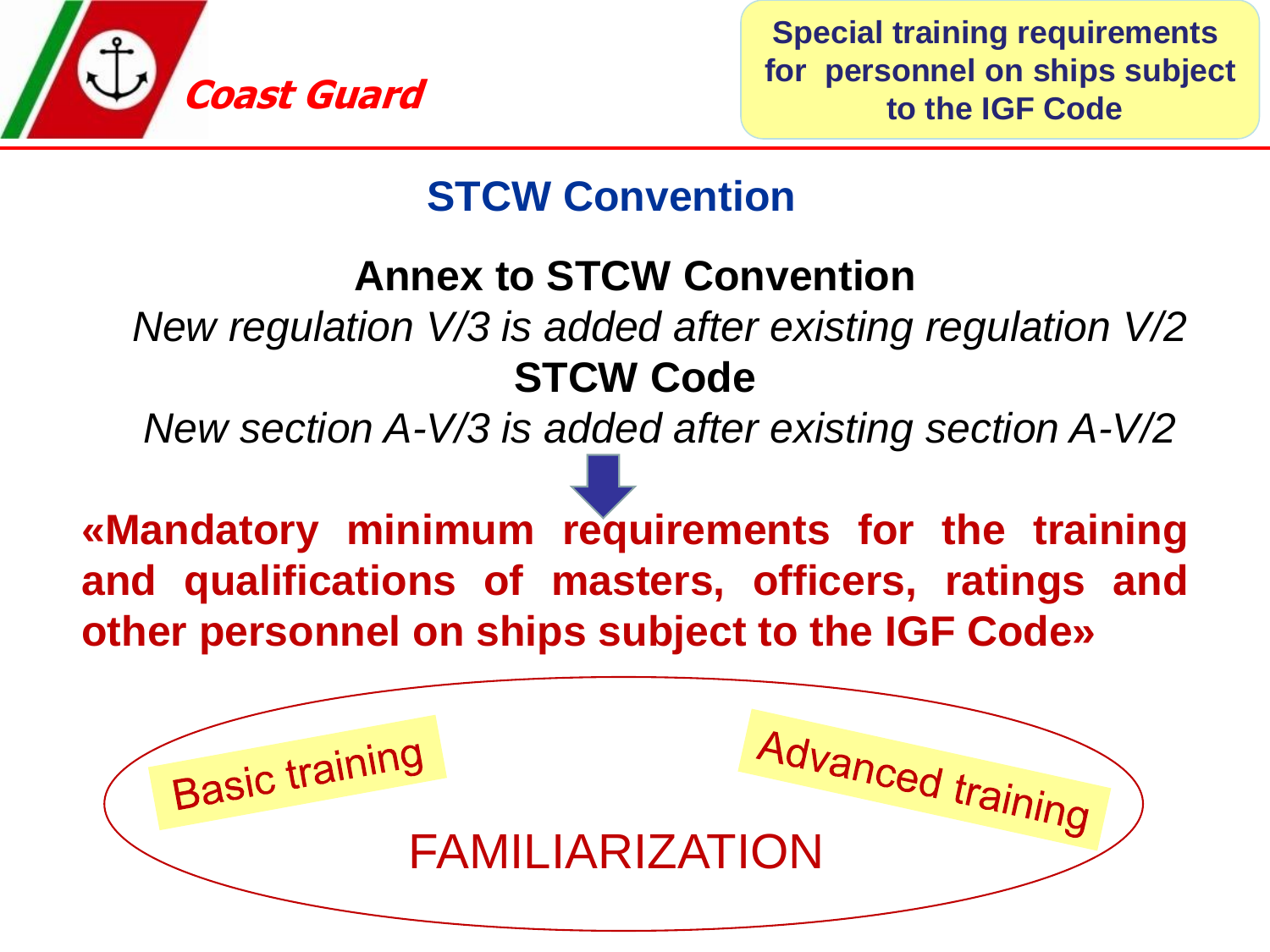

## **STCW Convention**

# **FAMILIARIZATION (Reg. I/14 Annex to STCW)**

Seafarers, "are to be familiar" with their specific duties and with all:

 $\checkmark$  ship arrangements, installations, equipment, procedures and ship characteristics

that are relevant to their **routine** or **emergency**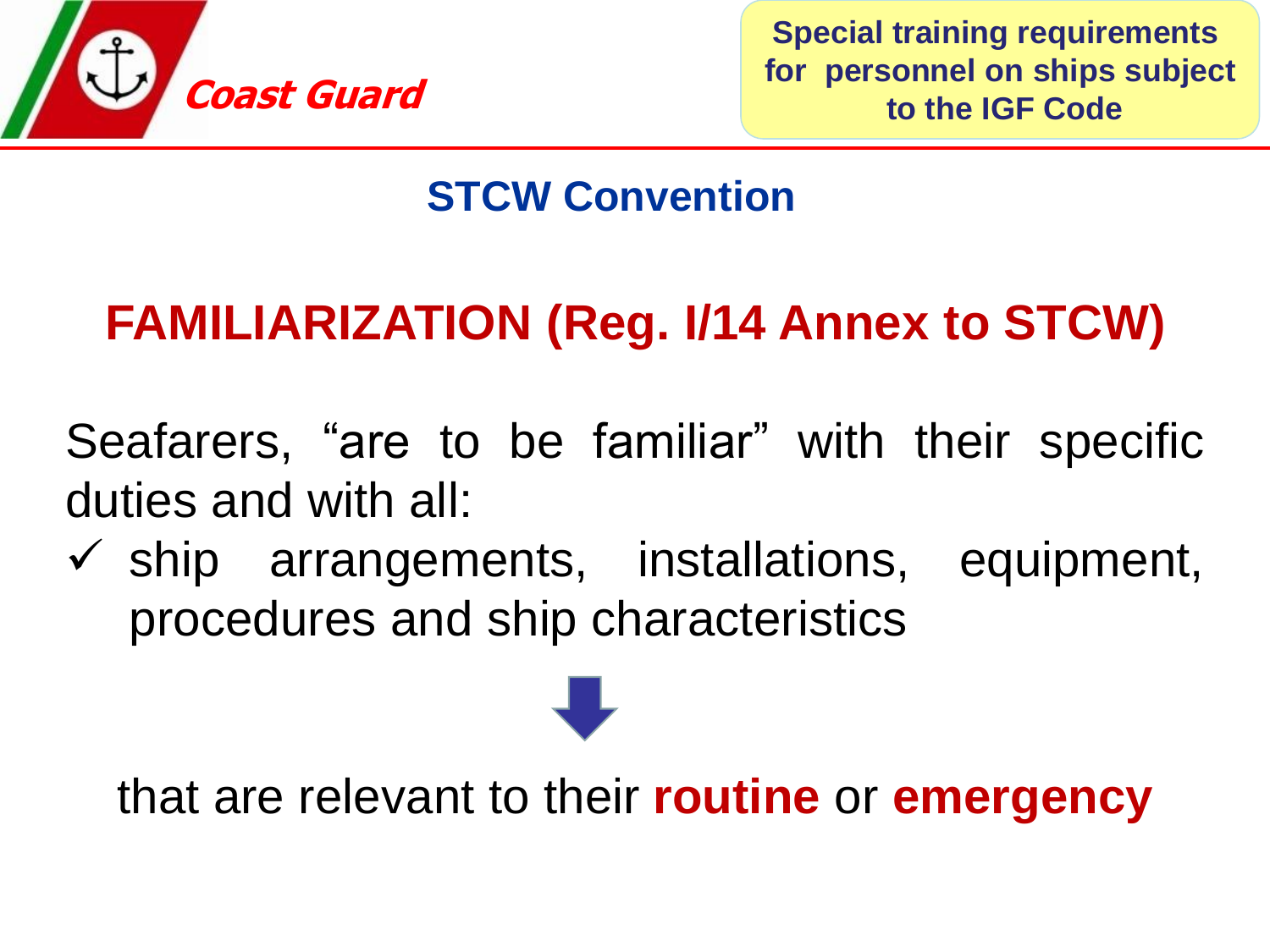

**Special training requirements for personnel on ships subject to the IGF Code**

## **STCW Convention**

# **BASIC TRAINING**

**Seafarers responsible for:**

✓ **designated safety duties** associated with the care, use or in emergency response to the fuel on board ships subject to the IGF Code

# **ADVANCED TRAINING**

**Masters**, **engineer officers** and **all personnel** with:

✓ **immediate responsibility** for the care and use of fuels and fuel systems on ships subject to the IGF Code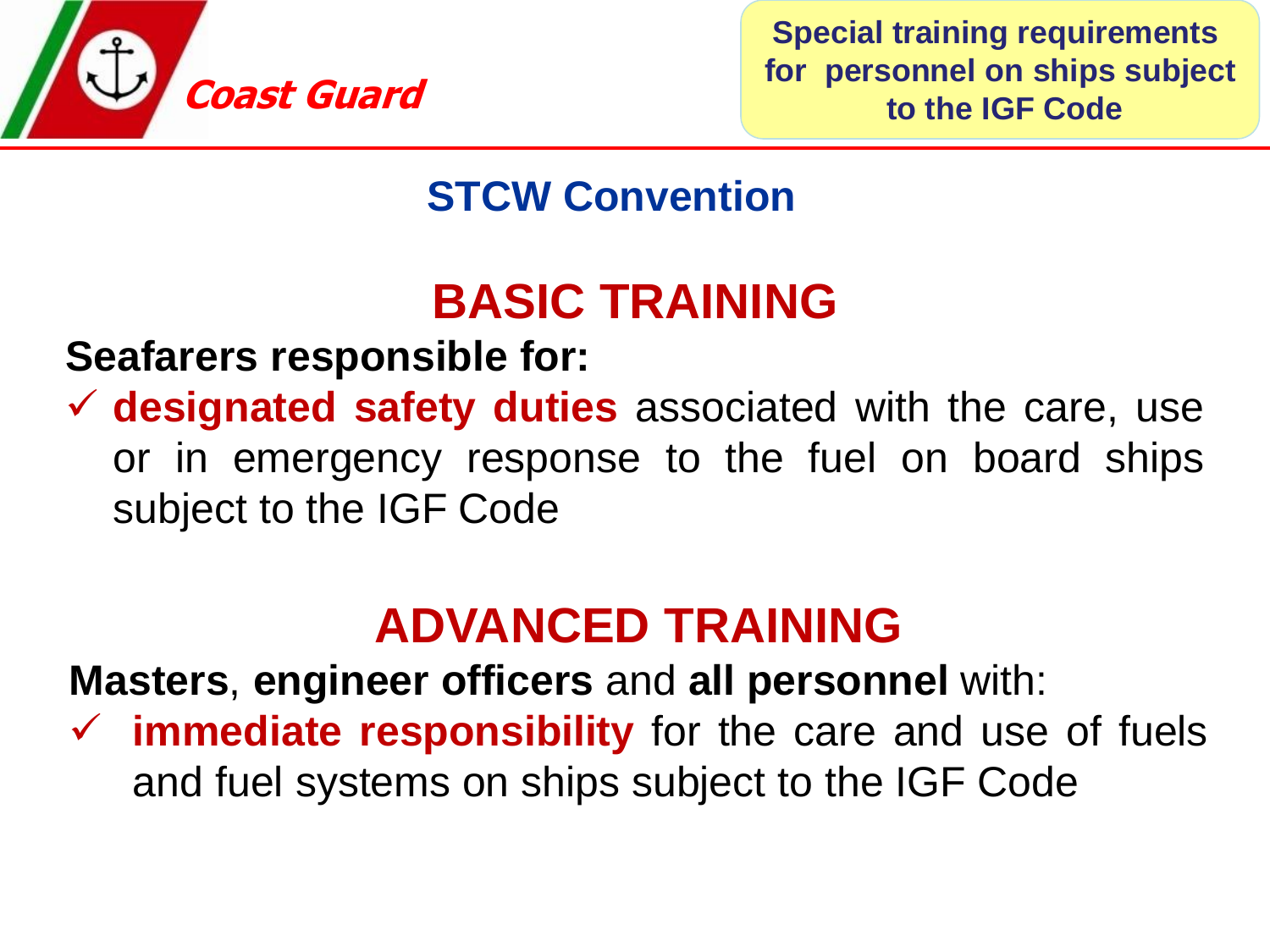

## **STCW Convention**

**Certificate attesting to the completed training of seafarers**

## **CERTIFICATE OF PROFICIENCY**

### **BASIC TRAINING**

• **basic training on IGF Code in accordance with the STCW Code.**

**a certificate in basic/advanced training for liquefied gas tanker cargo operations + seagoing navigation is considered equivalent.**

## **ADVANCED TRAINING**

- **basic training certificate***;*
- **advanced training on IGF Code in accordance with the STCW Code;** *and*
- **at least one month of seagoing service (minimum 3 bunkering operations) on board ships subject to the IGF Code.**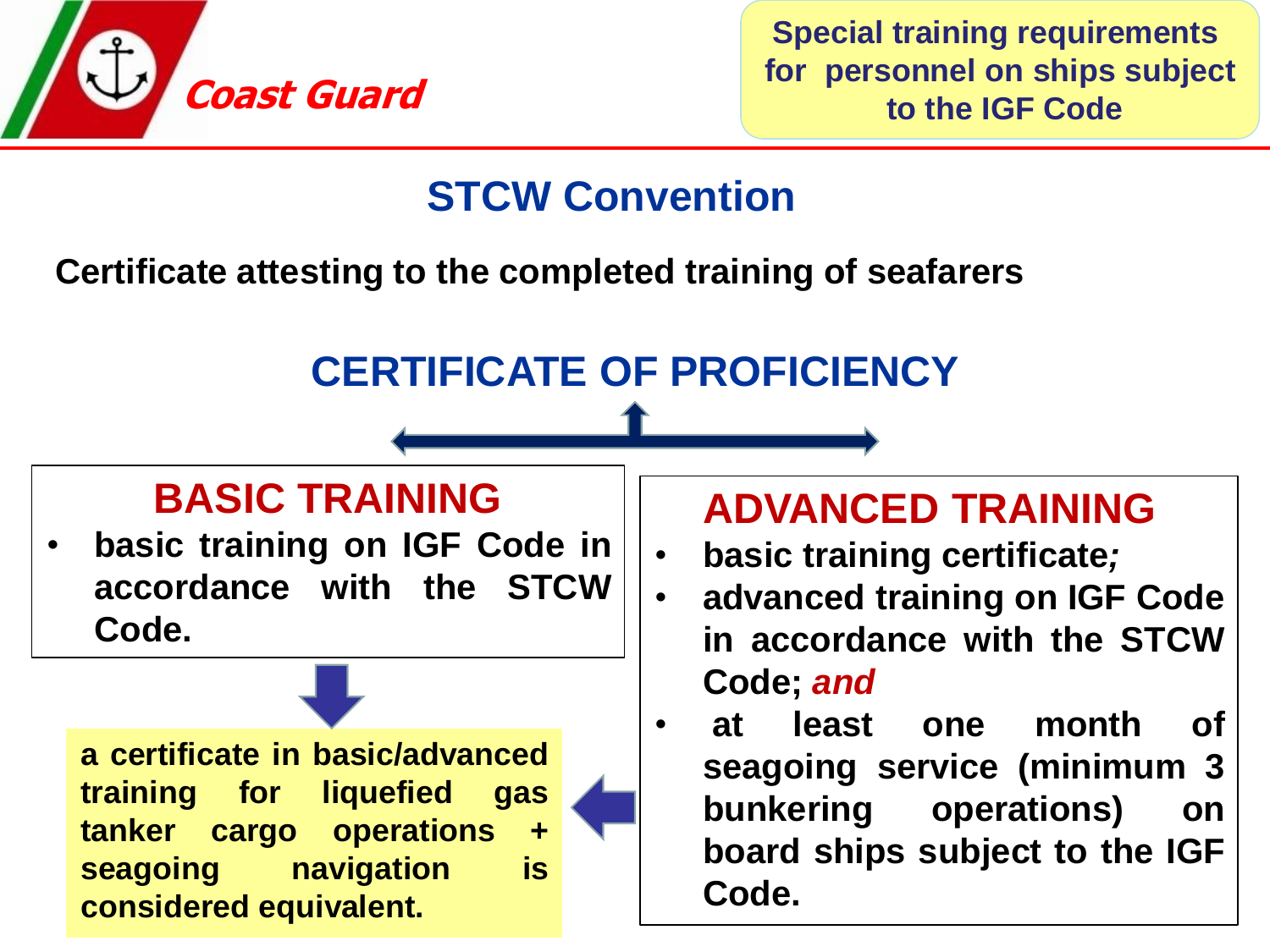

**Special training requirements for personnel on ships subject to the IGF Code**

## **STCW Convention**

## **CERTIFICATE OF PROFICIENCY**



- ➢ appropriate refresher training; *or*
- $\triangleright$  to provide evidence of having achieved the required standard of competence within the previous five years.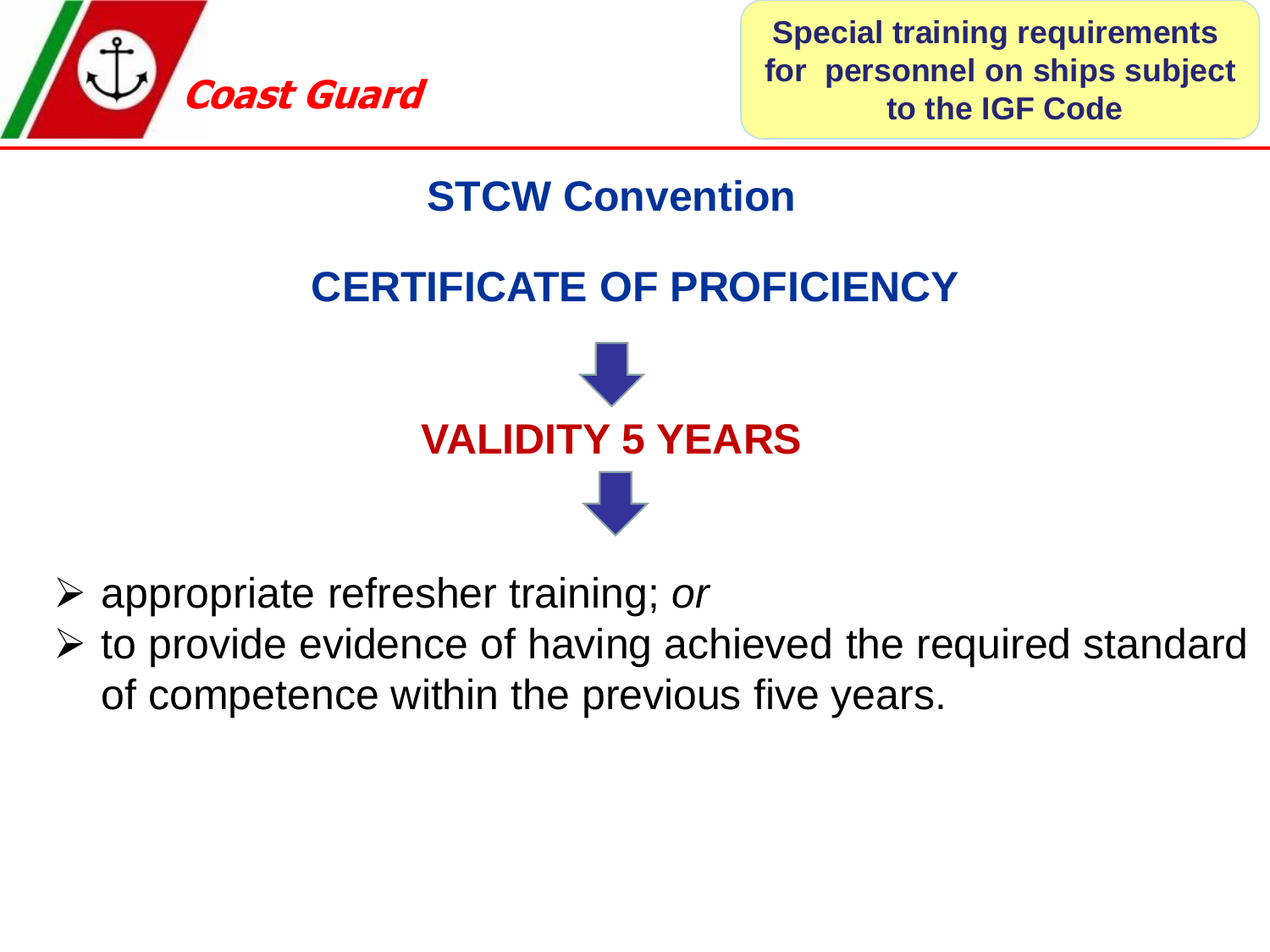

**Special training requirements for personnel on ships subject to the IGF Code**

**DECRETO 16 novembre 2017** *(Decree 16 november 2017)* **-** Istituzione del Corso di formazione e addestramento per il personale marittimo in servizio su navi soggette al Codice IGF. *(Training course for seafarers serving on ships subject to the IGF Code).*

## **AUTHORIZED TRAINING CENTER**



**REFRESHER TRAINING: course of 8 <sup>h</sup> (Basic) - 12<sup>h</sup> (Advanced)** *or* at least 3 months of navigation in the previous 5 years on ships

subject to the IGF code.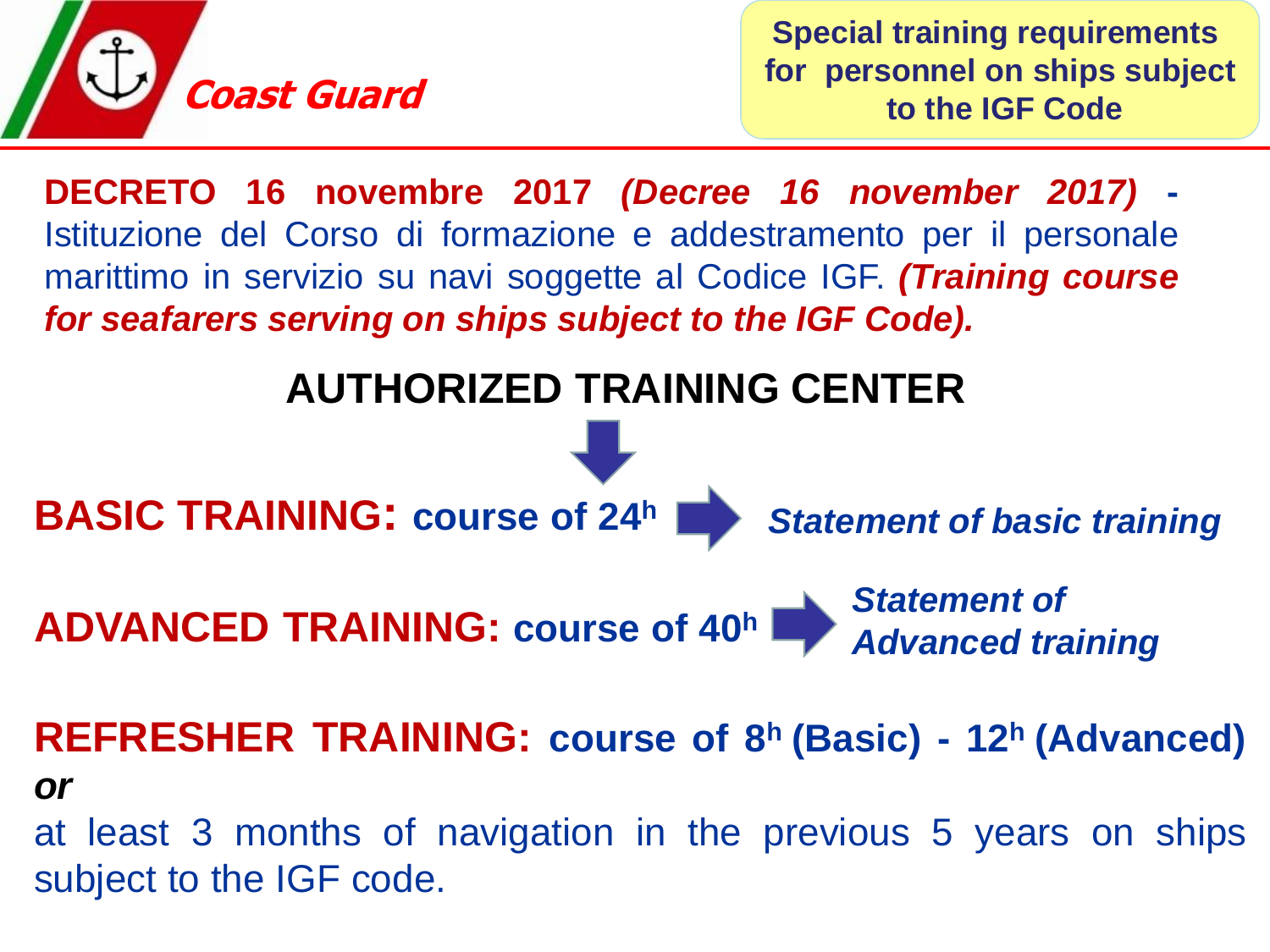

### **MARPOL CONVENTION – ANNEX VI** DIRECTIVE (EU) 2016/802

#### **APPLICATION TO ALL VESSELS OF ALL FLAGS**

Maximum sulphur content of marine fuels by mass :

- **0.50%** from 1<sup>st</sup> January 2020;
- **0.10%** from 1 st January 2015 (Within *Emission Control Areas*: Baltic Sea, North Sea , North American Area and the United States Caribbean Sea Area;
- **0.10%** from 1 st January 2010 by **ships at bert**.

**….or Equivalents (Marpol Annex VI, Reg. 4): Scrubbers** (Maximum sulphur content 3.5%), **LNG,……**

**LNG** is a fuel that allows you to comply with the criteria of Annex VI MARPOL with a substantially **complete reduction of sulfur oxide (SOx)** and particulate emissions and a 90% reduction of nitrogen oxide (Nox).